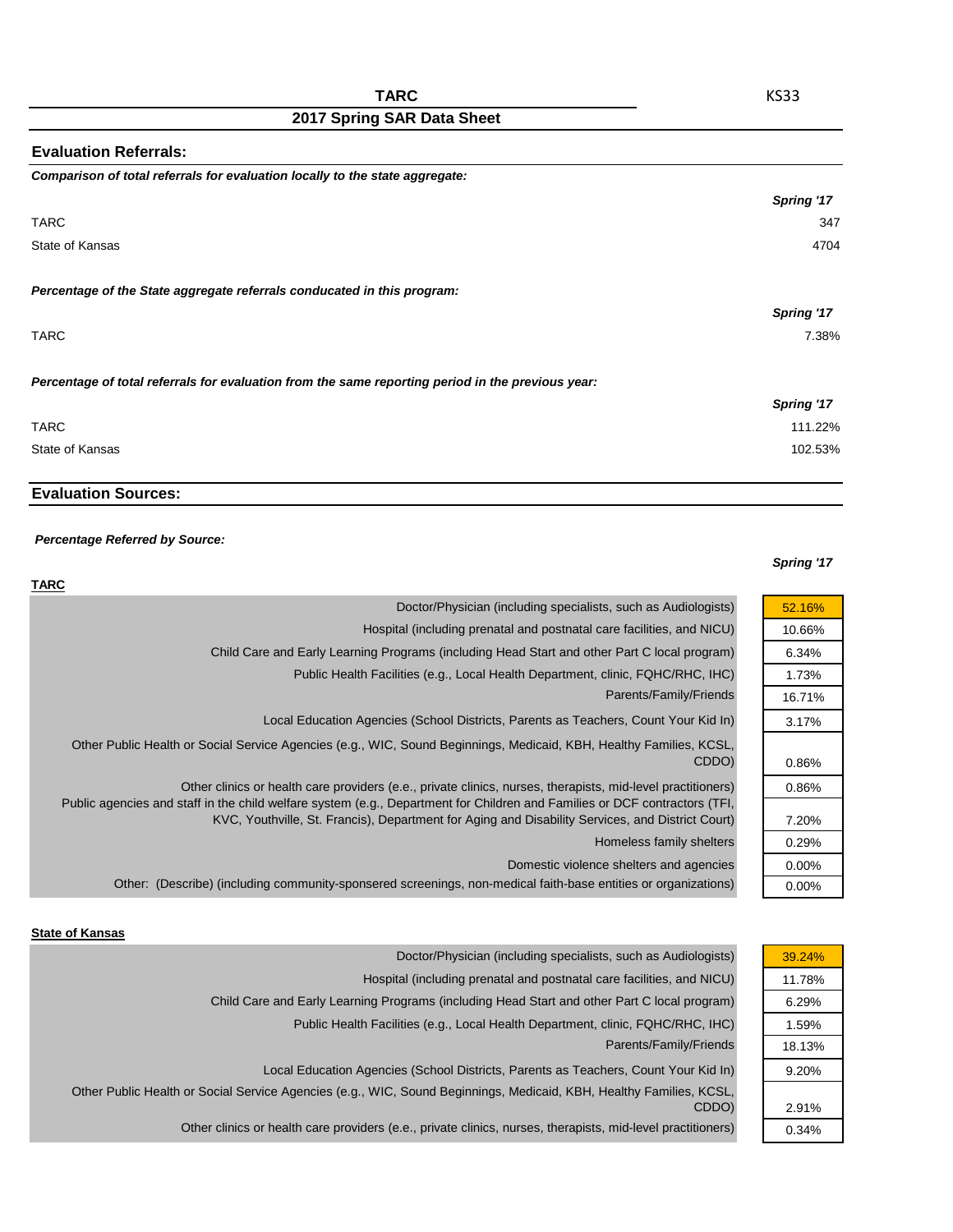| KVC, Youthville, St. Francis), Department for Aging and Disability Services, and District Court)               | 7.99%                |
|----------------------------------------------------------------------------------------------------------------|----------------------|
| Homeless family shelters                                                                                       | 0.02%                |
| Domestic violence shelters and agencies                                                                        | 0.00%                |
| Other: (Describe) (including community-sponsered screenings, non-medical faith-base entities or organizations) | 2.49%                |
| Total referred but not evaluated:                                                                              |                      |
|                                                                                                                | Spring '17           |
| <b>TARC</b><br>State of Kansas                                                                                 | 115<br>1583          |
|                                                                                                                |                      |
| Percentage of referrals that were not evaluated:                                                               |                      |
| <b>TARC</b>                                                                                                    | Spring '17<br>33.14% |
| State of Kansas                                                                                                | 33.65%               |
|                                                                                                                |                      |
| Percentage of reasons for not completing evaluations:                                                          |                      |
|                                                                                                                | Spring '17           |
| <b>TARC</b>                                                                                                    |                      |
| <b>Family Declined</b>                                                                                         | 28.70%               |
| Moved<br><b>Could Not</b>                                                                                      | 0.87%                |
| Locate Family                                                                                                  | 43.48%               |
| In Process                                                                                                     | 26.96%               |
| Other                                                                                                          | 0.00%                |
|                                                                                                                |                      |
| State of Kansas                                                                                                |                      |
| <b>Family Declined</b>                                                                                         | 24.64%               |
| Moved                                                                                                          | 3.60%                |
| <b>Could Not</b>                                                                                               |                      |
| Locate Family                                                                                                  | 22.17%               |

**Timelines:**

| Percentage of referrals not meeting seven-day timeline:       |            |
|---------------------------------------------------------------|------------|
|                                                               | Spring '17 |
| <b>TARC</b>                                                   | 0.00%      |
| State of Kansas                                               | 0.00%      |
| Percentage of IFSPs not developed within the 45-day timeline: |            |
|                                                               |            |
|                                                               | Spring '17 |
| <b>TARC</b>                                                   | 10.47%     |
| State of Kansas                                               | 19.17%     |
|                                                               |            |
| Local Program Proportionate Size Comparison:                  |            |
| <b>Six-Month Cumulative Count</b>                             |            |

In Process 29.59% Other 0.00%

|                 | <b>Spring '17</b> |
|-----------------|-------------------|
| <b>TARC</b>     | 579               |
| State of Kansas | 7314              |